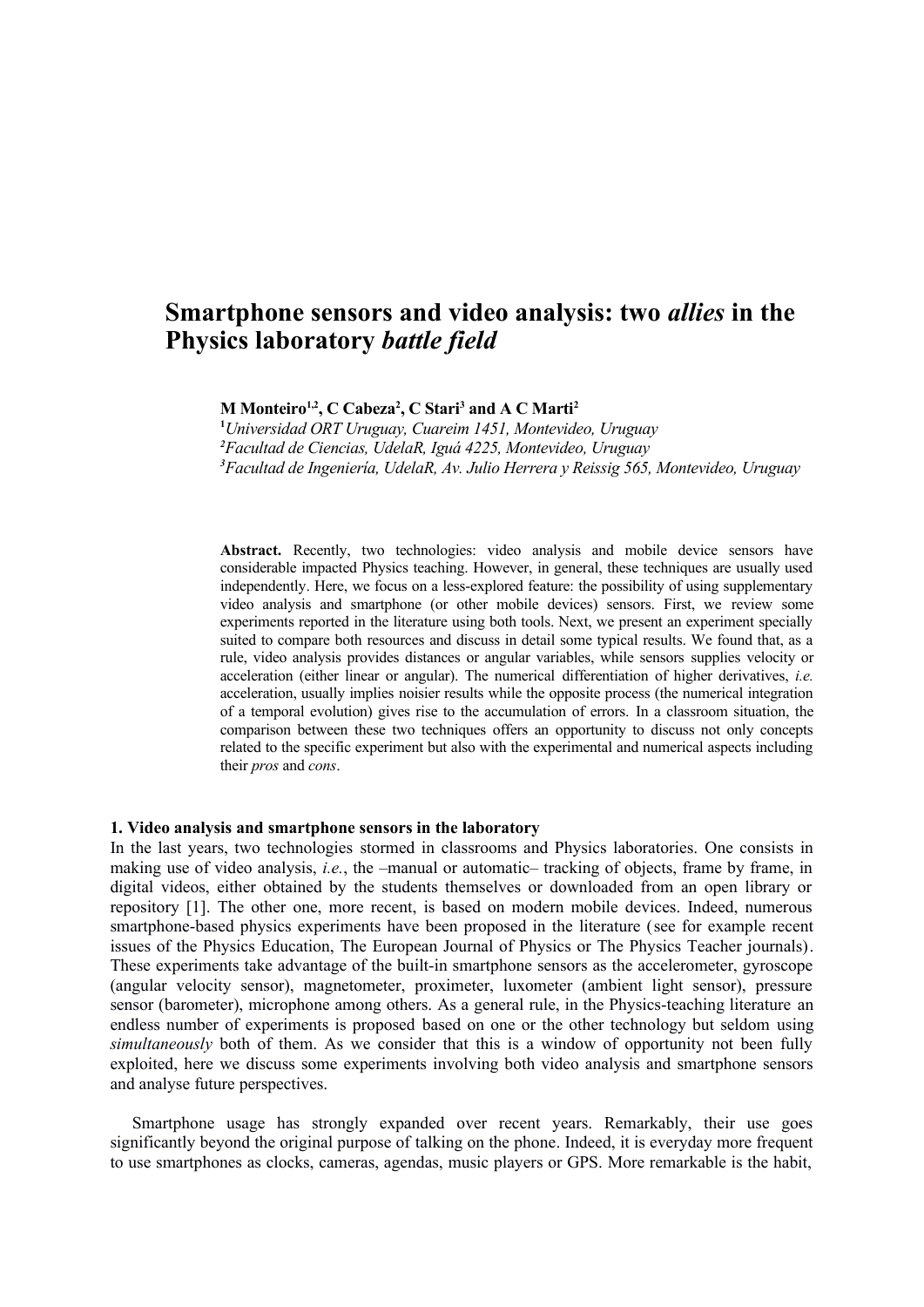especially among young people, of bringing their smartphones every time and everywhere. From a physicist's point of view, it is impressive that smartphones usually incorporate several sensors, including accelerometer, angular velocity sensor, magnetometer, proximity or pressure sensor. Although these sensors are not supplied with educational intentions in mind, they can be employed in a wide range of physical experiments, especially in high school or undergraduate laboratories [2-5]. Moreover, experiments with smartphones can be easily performed in non-traditional places as playgrounds, gyms, travel facilities, among many others. All the possibilities that smartphones exhibit, foster students' interest in exploring, measuring and discovering the physical world around them.

Video analysis is an useful tool in Physics laboratories at many levels. There are several software packages available but one of them, Tracker [1], free and open, has become a standard tool in the framework of Physics teaching. In all the cases, the underlying idea is the possibility of analysing digital records of experiments, frame-by-frame, to obtain physical magnitudes. The most common example is the obtention of linear or angular coordinates, however, as shown in several papers this procedure can be extended to center-of-mass or normal coordinates in oscillatory problems and also as a modelling tool [6,7]. In this approach, Tracker numerically solves the differential equations of motion proposed by the user using appropriate numerical algorithms.

In the next Section we will briefly review, some experiments that make simultaneous use of both technologies. After that, in Sections 3 an experiment with a physical pendulum is presented and in Section 4 the results and specific issues, *pros* and *cons*, are discussed. Finally, in Section 5 we present the final remarks.

## **2. Experiments involving video analysis and sensors**

In the scientific literature a few articles, using both video analysis and smartphone sensors, have been recently published. In one of the pioneering references [3], Castro-Palacio *et al* proposed the use of the acceleration sensor of a smartphone for the study of the uniform and uniformly accelerated circular motions and corroborated their results with the measures obtained by video recordings of the experiments and physical models.

Another worth mentioning reference by three of us [4] is focused on the physical (also known as compound) pendulum. This system was studied by means of the acceleration and rotation (gyroscope) sensors. The pendulum can rotate, giving full turns in one direction, or oscillate about the equilibrium position (performing either small or large oscillations). Radial and tangential acceleration and the angular velocity obtained with smartphone sensors allow to analyse the dynamics and, remarkable, taking profit of the simultaneous use of the acceleration and gyroscope sensors, trajectories in the phase space are directly obtained. The coherence of the measures obtained with the different sensors is corroborated with video analysis. This approach was extended in Ref. [6] to include the obtention of the (real) acceleration instead of an apparent acceleration (as it is obtained directly by the acceleration sensor). This, in fact, is a consequence of the equivalence principle which sates that a sensor fixed in a non-inertial reference frame cannot discern between a gravitational field and an accelerated system. In this case, we shown how to process acceleration values read by these sensors to substrate the gravitational component.

Besides classical mechanics, other proposed experiments involve electromagnetism or modern Physics. Recently, Pirbhai [8] measured the *e/m* (electron charge-to-mass) ratio using smartphones to measure the magnetic field strengths and phone cameras (and video analysis) to determine *e/m* with considerable accuracy. Simo [9] also proposed an experiment involving electromagnetism and, in this case, to verify Faraday-Lenz law. Dropping a piece of magnet through a methacrylate tube that crosses a coil, the measured electromagnetic field is related to the position of the magnet depending on time. Another example is Ref. [10], where the dynamics of a traditional toy, the yoyo, is investigated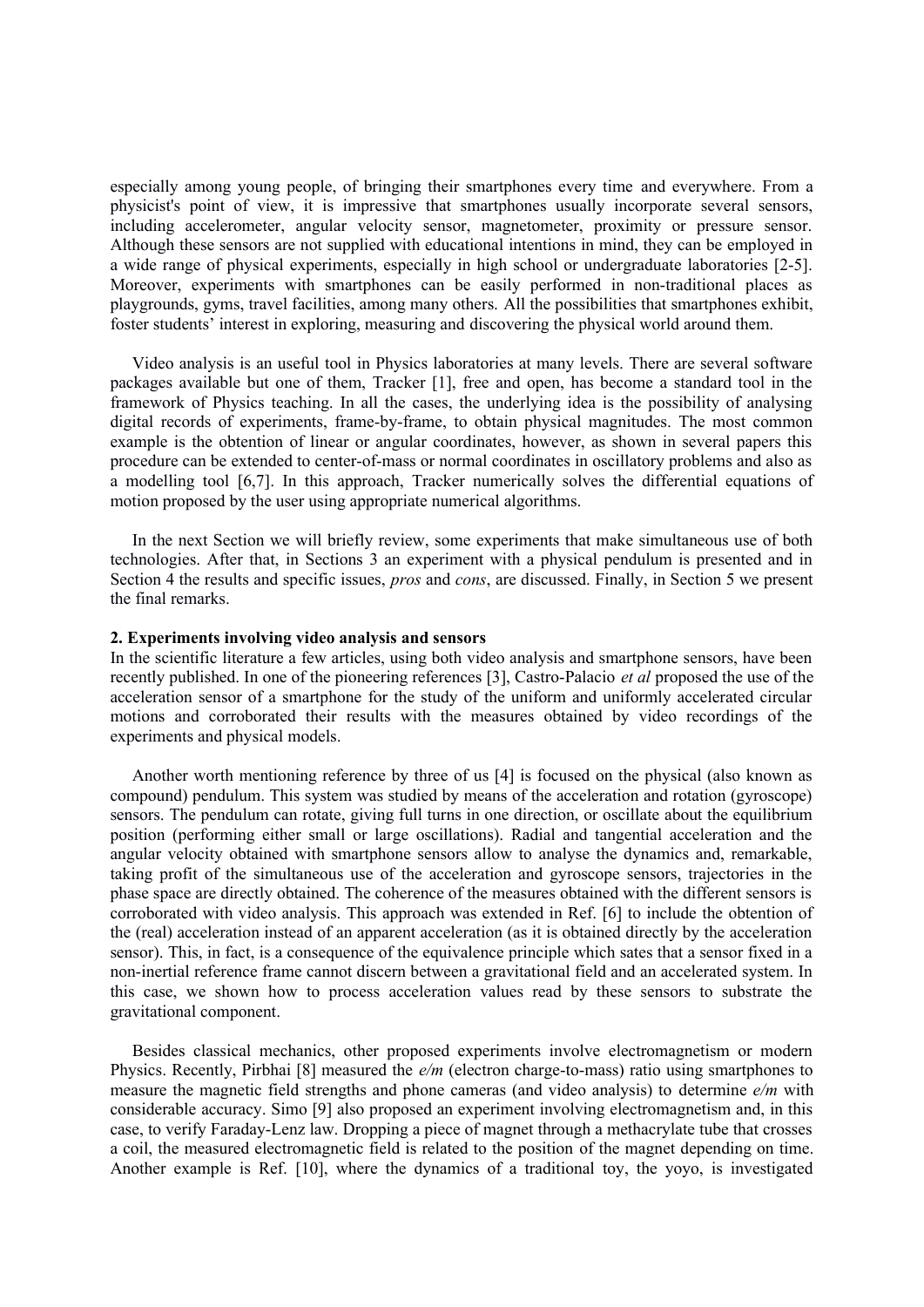theoretically and experimentally using smartphone' sensors. In particular, the angular velocity is measured using the gyroscope. The experimental results are complemented thanks to a digital video analysis. The concordance between theoretical and experimental results is also discussed.

It is also worth mentioning, the experiment about the shape of a liquid surface in a rotating frame depending on the angular velocity [11]. This experiment consists on a fluid in a narrow rectangular container placed on a rotating table. A smartphone fixed to the rotating frame simultaneously records the fluid surface with the camera and also, thanks to the smartphone sensor, the angular velocity of the non-inertial frame of reference. The video analysis is used to obtain the surface's shape: concavity of the parabola and height of the vertex. Finally, let us mention a curious experiment about the discharge of a RC circuit [12]. It is shown there how to analyse using video analysis the discharge of the capacitor and correlate data with the information provided by sensors.

#### **3. The physical pendulum experiment**

One typical example of a physical system of paramount importance in high-school or undergraduate level is the compound pendulum (also known as physical pendulum) which consists of a rigid body that can freely rotate around a horizontal axis through a fixed center of suspension. This experiment is appropriate to be analysed using both video analysis and smartphone sensors. We consider a physical pendulum composed of a bicycle wheel with its axis fixed in a horizontal position around which the wheel rotates in a vertical plane, and a smartphone affixed to the outer edge of the tire, as shown in Figure 1.



Figure 1. Experimental setup consisting on a bike wheel with the hub fixed on a horizontal axis and a smartphone fixed on the periphery of the tire.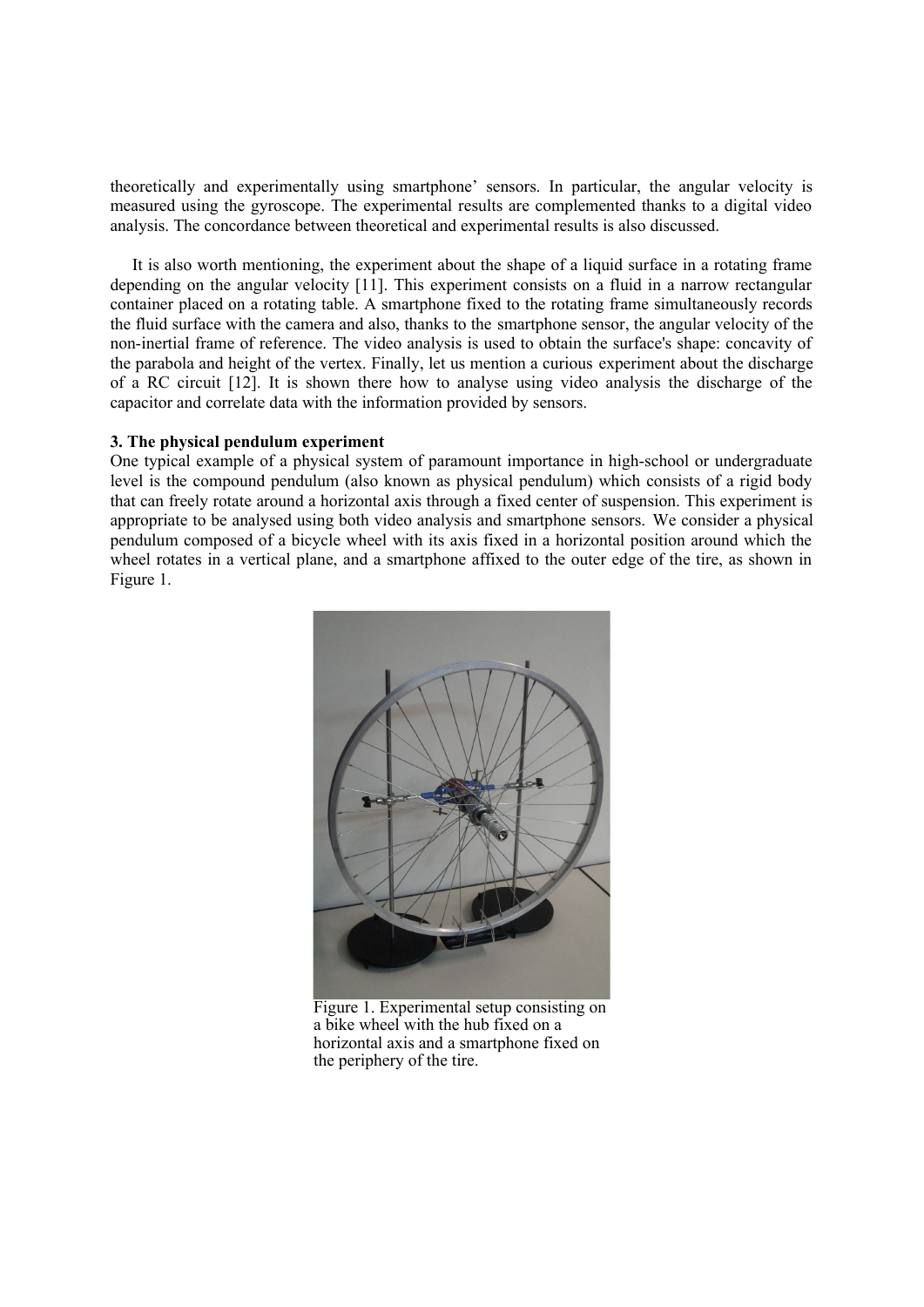An Android operated smartphone (LG G2 D805) furnished with a 3-axis LGE accelerometer sensor (STMicroelectronics, 0.001 m/s2 precision) and a 3-axis LGE gyroscope (STMicroelectronics, 0.001 rad/s precision) was used. Technical information regarding the exact location of the sensors within the smartphone was obtained from the manufacturer and verified by physical methods [5]. To communicate with the hardware (sensors), an appropriate piece of software, or *app*, is needed. In this experiment app *Androsensor* was used to record sensor readings [13]. Although, the sensor register the three components of the acceleration and the three of the angular velocity, only the radial, the tangential acceleration, and the angular velocity in the perpendicular plane are relevant in this experiment. According to the orientation of the smartphone shown in Fig. 1, these components are, respectively,  $a_z$ ,  $a_y$  and  $\omega_x$ . It is also necessary to setup the duration of the experiment and the sampling period. The registered data can be examined directly on the smartphone screen or transferred to the internet and studied using appropriate graphics packages.

As mentioned above, in addition to the smartphone sensors, video analysis was also used. With this objective, the experiment was recorded with a digital camera and the results examined using the already mentioned video analysis software Tracker [1] easily available in the internet.

#### **4. Results and discussion**

All the relevant physical variables, angle, angular velocity and angular acceleration, were obtained experimentally and compared using video analysis and the smartphone orientation sensor. In addition, the angle is calculated using the information provided by the accelerometer and the gyroscope as reported in [5]. A tracker screen-shot is displayed in Figure 2. As mentioned before, given length and time scales, the software analyses frame-by-frame and calculate, first of all, the angle. Next, using numerical schemes the angular velocity and, last, the angular acceleration.



Figure 2. Tracker screen-shot. On the left the experimental system and the traces of a labelled point of the rim can be appreciated. On the right windows a graphical representation of the angle and the numerical values are also displayed.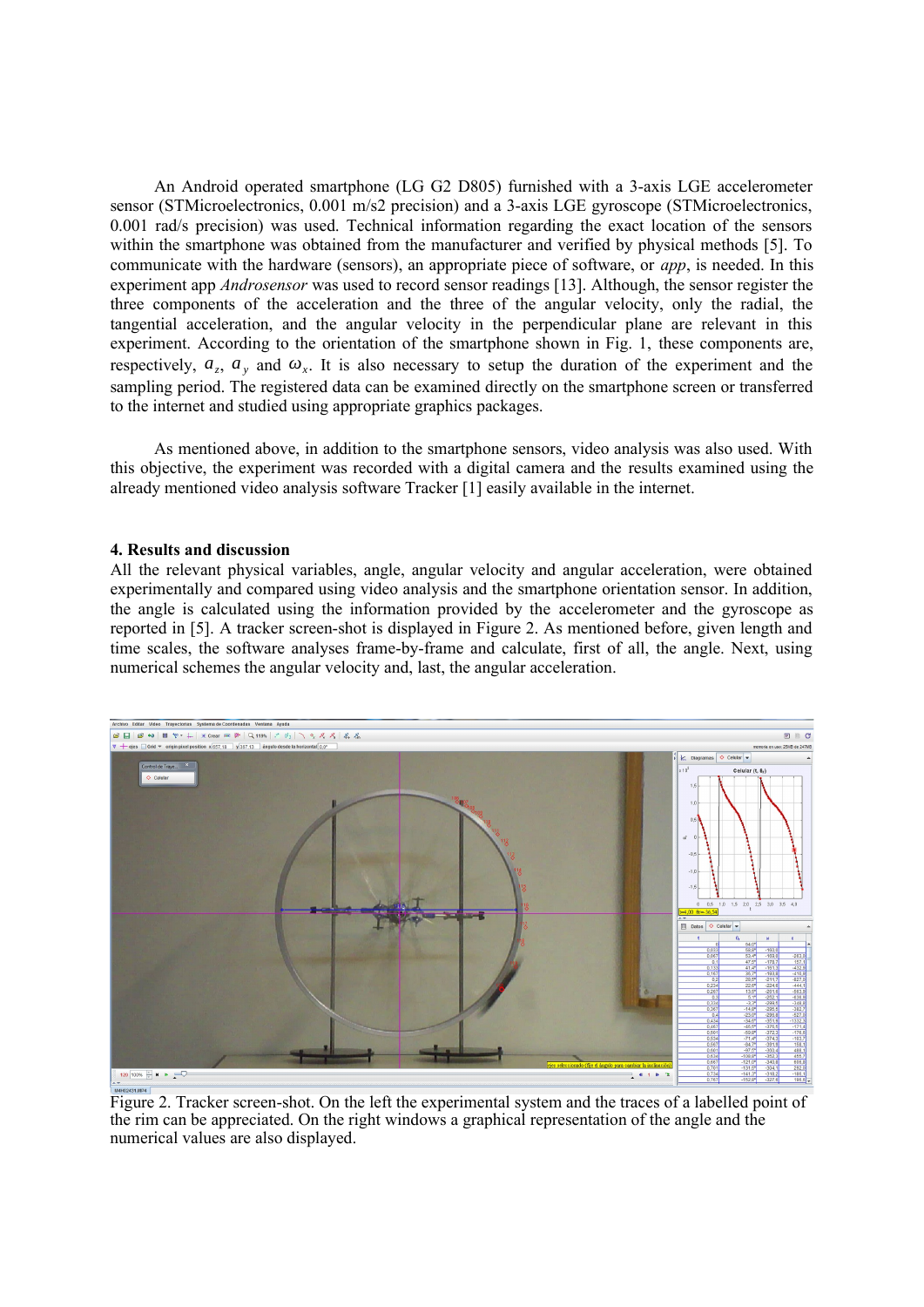The temporal evolution of the angle is depicted in Figs. 3 and 4. We distinguish two regions, in the first one (Figure 3) the pendulum passes through the uppermost position (the non-stable equilibrium point). Both the calculated coordinated and the video analysis agree very well, however, the orientation sensor is not able to provide correct values.



Figure 3. Angular variable as a function of time: black corresponds to calculated angles, red to video analysis and blue to orientation sensor. When the smartphone passes through the non-stable equilibrium point (uppermost position) the orientation sensor provides erroneous values.



Figure 4. Angular variable as a function of time. Colour code as in Fig. 3. When the smartphone performs oscillations with amplitude below 90º does not pass through the uppermost position the three values agree very well.

Figure 5 shows the temporal evolution of the angular acceleration. As it can be appreciated the values obtained with video analysis (differentiating the angle twice) are considerably noisier than those obtained by the gyroscope (differentiating the angular velocity).



Figure 5. Angular acceleration as a function of time. The black dashed line corresponds to gyroscope measurements while the red points to the results of video analysis. The initial time is arbitrary.